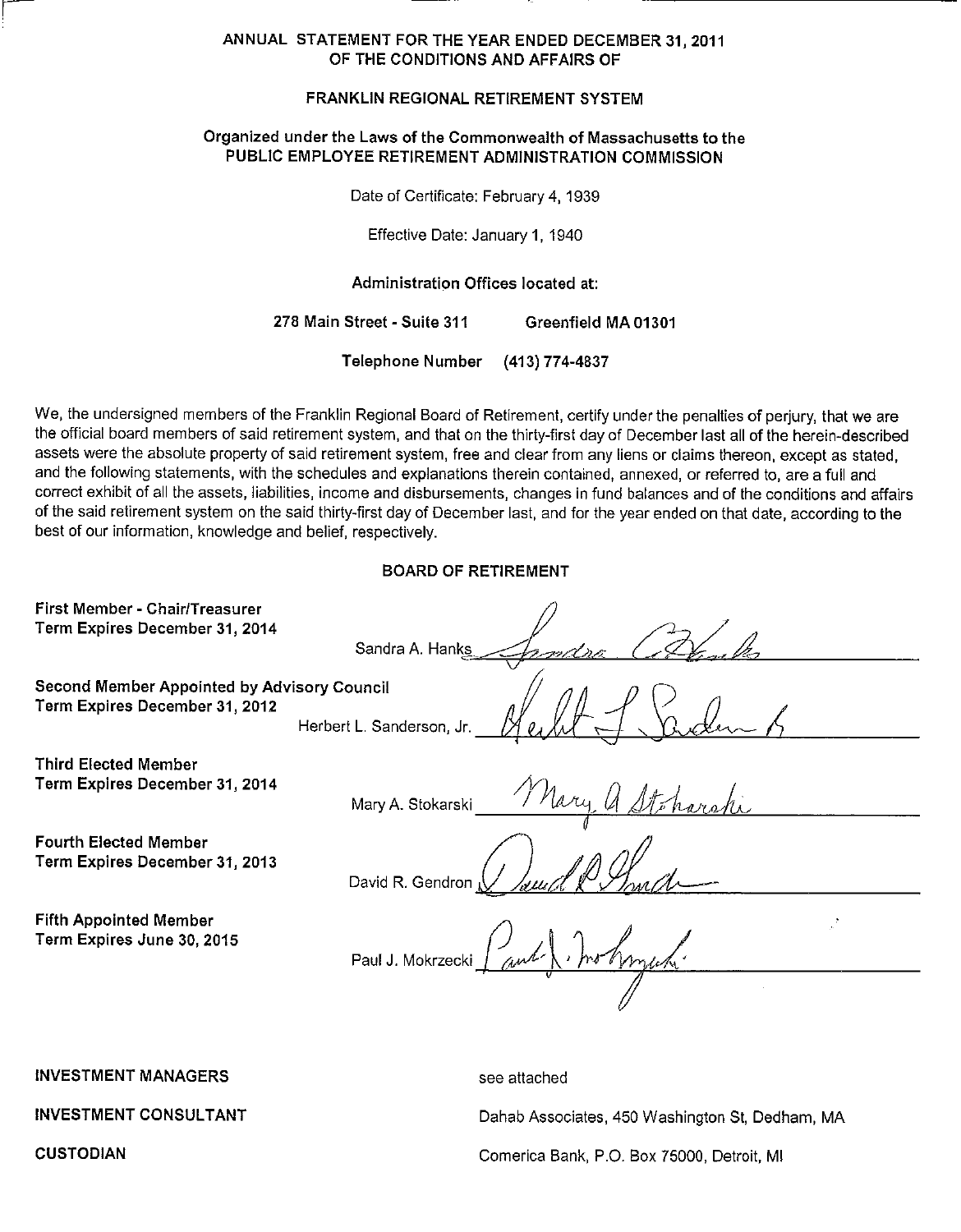## **ASSETS & LIABILITIES**

|                |                                         | 2011          | 2010          | 2009          |
|----------------|-----------------------------------------|---------------|---------------|---------------|
| 1              | 1040 Cash                               | 844,585.01    | 909,052.91    | 2,290,581.02  |
| 3              | 1180 Fixed Income Securities            | 0.00          | 0.00          | 0.00          |
| 5              | 1170 Equities (at market value)         | 11,713,011.94 | 13,361,147.96 | 11,363,504.74 |
| 6              | 1172 Pooled Domestic Equity Funds       | 7,338,112.72  | 6,586,939.31  | 5,727,271.38  |
| $\overline{7}$ | 1173 Pooled International Equity Funds  | 0.00          | 0.00          | 0.00          |
| 9              | 1181 Pooled Domestic Fixed Income Funds | 10,748,026.51 | 8,869,330.80  | 8,184,877.47  |
| 13             | 1194 Pooled Real Estate Funds           | 3,615,753.89  | 3,917,016.78  | 2,290,257.04  |
| 18             | 1199 PRIT Fund                          | 50,125,034.05 | 49,563,855.27 | 41,496,600.23 |
| 19             | 1350 Prepaid Expenses                   | 4,349.38      | 5,128.45      |               |
| 20             | 1398 Accounts Receivable (A)            | 370,870.70    | 693,568.41    | 948,223.59    |
| 21             | 1550 Interest Due and Accrued           | 45.89         | 46.43         | 2.37          |
| 22             | 2020 Accounts Payable (A)               | (212, 402.83) | (73, 238.39)  | (66, 193.32)  |
|                | <b>Total</b>                            | 84,547,387.26 | 83,832,847.93 | 72,235,124.52 |
| Funds:         |                                         |               |               |               |
| 1              | 3293 Annuity Savings Fund               | 26,819,918.64 | 26,004,391.75 | 24,755,610.48 |
| $\overline{c}$ | 3294 Annuity Reserve Fund               | 7,322,171.29  | 6,766,401.29  | 6,418,263.18  |
| 3              | 3295 Military Service Fund              | 3,488.05      | 3,481.09      | 1,796.59      |
| 4              | 3296 Pension Fund                       | 5,661,801.18  | 5,696,918.11  | 6,237,301.94  |
| 6              | 3297 Pension Reserve Fund               | 44,740,008.10 | 45,361,655.69 | 34,822,152.33 |
|                | <b>Total Assets at Market Value</b>     | 84,547,387.26 | 83,832,847.93 | 72,235,124.52 |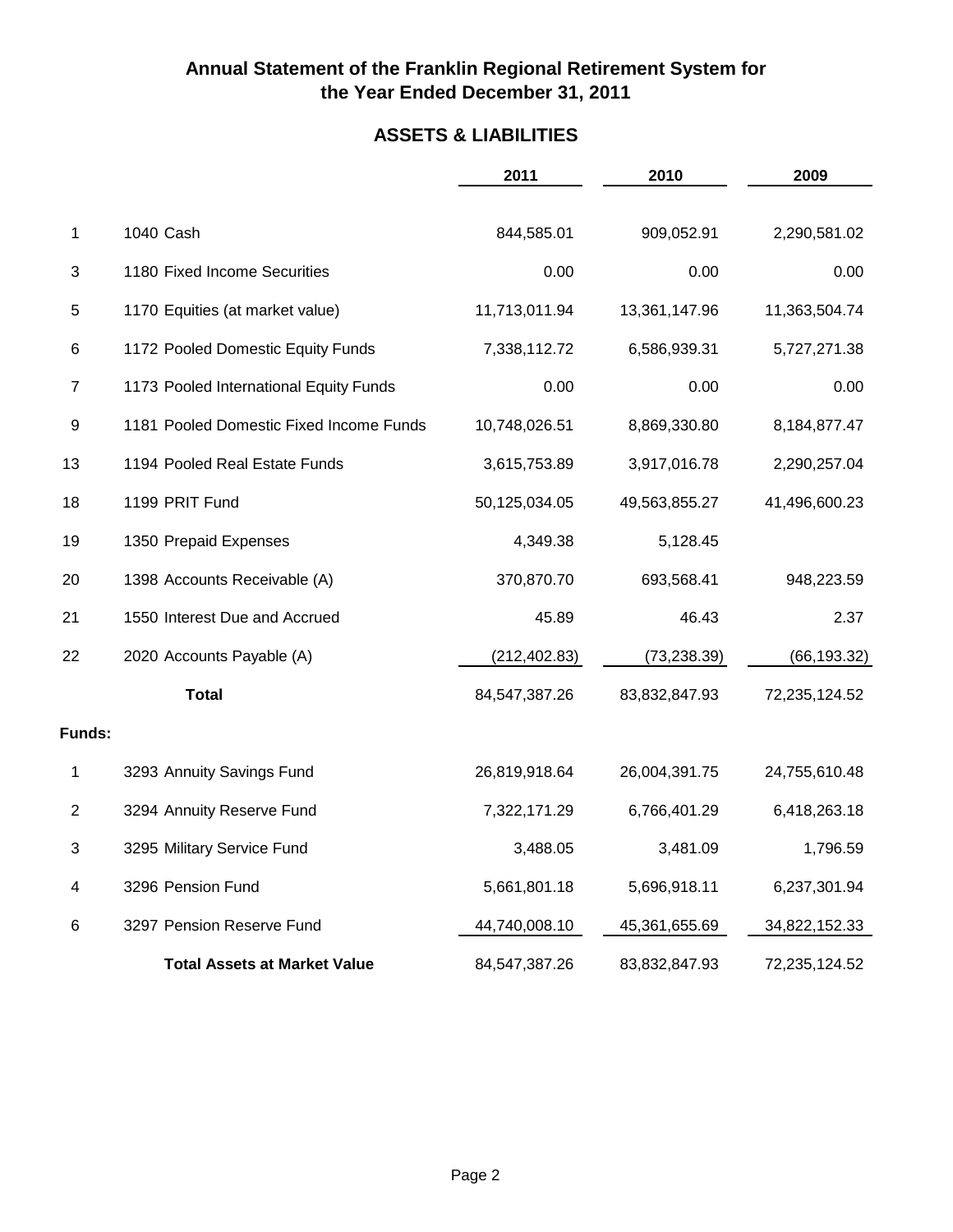# **RECEIPTS 2011 2010 2009 1 Annuity Savings Fund:** (a) 4891-Members Deductions \$ 2,780,511.29 \$ 2,799,243.18 \$2,803,190.97 (b) 4892-Transfers From Other Systems 340,446.46 135,888.25 278,300.78 (c) 4893-Member Make Up Payments 42,554.14 61,738.97 53,201.72 and Redeposits (d) 4900-Member Payments from Rollovers 38,619.66 46,797.36 30,730.87 (e) Investment Income Credited to 84,811.45 79,743.18 113,147.43 Members Accounts Subtotal 3,286,943.00 3,123,410.94 3,278,571.77 **2 Annuity Reserve Fund** (a) Investment Income Credited to Annuity Reserve Fund 204,281.91 191,009.52 178,414.71 Subtotal  $$204,281.91$   $$191,009.52$   $$178,414.71$ **3 Pension Fund** (a) 4898-3(8)(c) Reimbursements From Other Systems 292,295.53 264,159.90 240,782.78 (b) 4899-Received From Commonwealth 90,179.00 100,544.51 96,009.01 for COLA and Survivor Benefits (c) 4894-Pension Fund Appropriation 4,954,423.00 4,378,679.44 4,789,108.44 (d) 4840 -Workers' Compensation Settlements 0.00 0.00 16,500.00 Subtotal 5,336,897.53 4,743,383.85 5,142,400.23 **4 Military Service Fund** (a) 4890-Contribution Received from the contribution Received from the contribution Received from the contribution of the contribution  $0.00$ Municipality (b) Investment Income Credited to 6.96 6.96 6.39 8.94 Military Service Fund Subtotal 6.96 1,684.50 8.94 **5 Expense Fund** (a) 4896-Expense Fund Appropriation  $0.00$  0.00 0.00 0.00 0.00 (b) Investment Income Credited to 829,130.91 784,072.75 764,256.24 Expense Fund Subtotal 829,130.91 784,072.75 764,256.24 **6 Pension Reserve Fund** (a) 4897-Federal Grant Reimbursement - - 0.00 (b) 4895-Pension Reserve Appropriation 54,730.76 494,454.28 0.00 (c) 4822-Interest Not Refunded 8,777.41 3,958.75 9,433.78 (d) 4825-Miscellaneous Income 383.94 1,840.32 4,978.82 (e) Excess Investment Income (683,789.22) 10,041,619.95 9,717,290.78 Subtotal -619,897.11 10,541,873.30 9,731,703.38 TOTAL RECEIPTS 9,037,363.20 19,385,434.86 19,095,355.27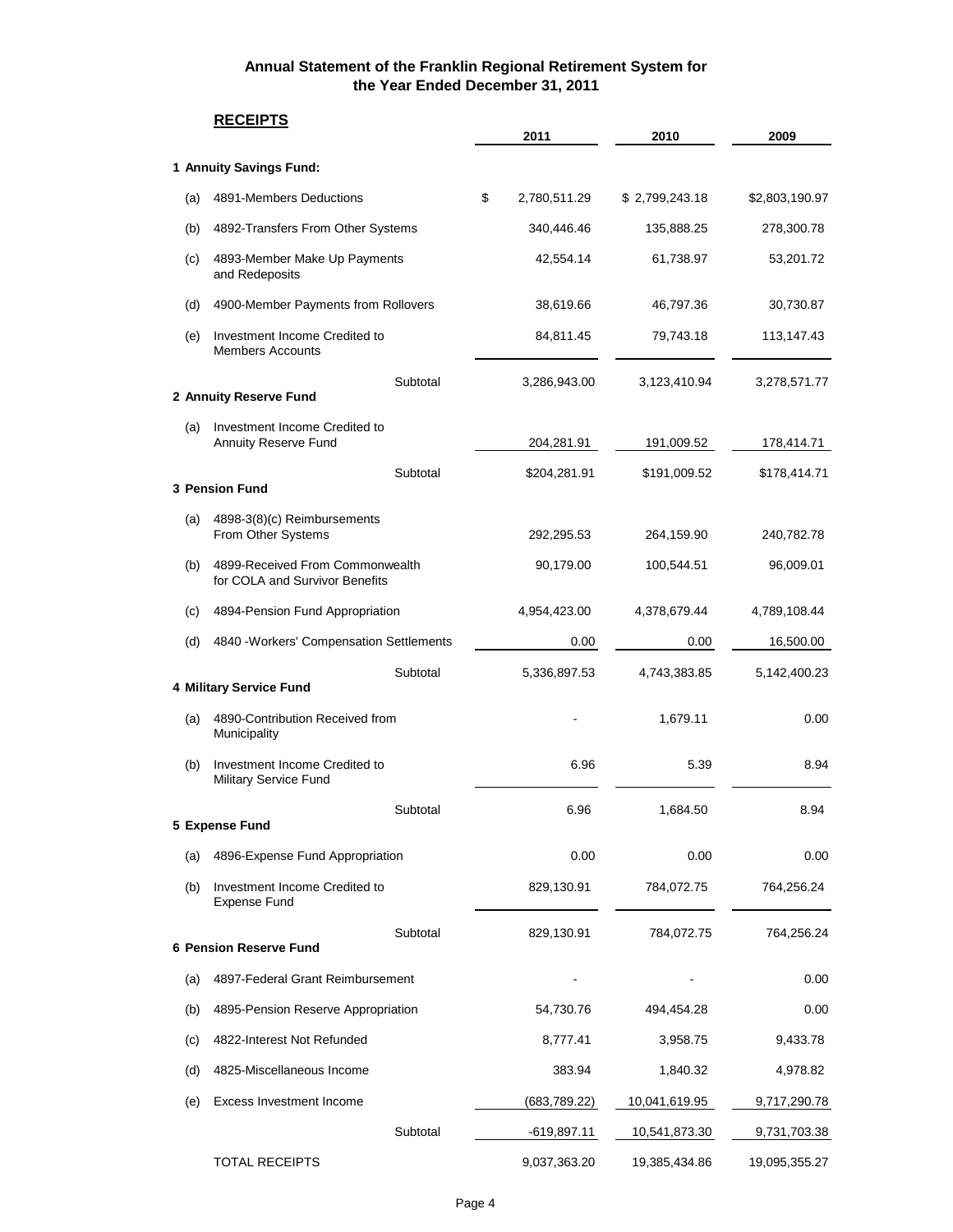|                                                                                                       | <b>DISBURSEMENTS</b>                                                                                                                                                                                                                                                                                                                                                             |                                                                                                                                                                                                                  |                                                                                                                                                                                                                   |                                                                                                                                                                                      |
|-------------------------------------------------------------------------------------------------------|----------------------------------------------------------------------------------------------------------------------------------------------------------------------------------------------------------------------------------------------------------------------------------------------------------------------------------------------------------------------------------|------------------------------------------------------------------------------------------------------------------------------------------------------------------------------------------------------------------|-------------------------------------------------------------------------------------------------------------------------------------------------------------------------------------------------------------------|--------------------------------------------------------------------------------------------------------------------------------------------------------------------------------------|
|                                                                                                       | 1 Annuity Savings Fund:                                                                                                                                                                                                                                                                                                                                                          | 2011                                                                                                                                                                                                             | 2010                                                                                                                                                                                                              | 2009                                                                                                                                                                                 |
| (a)                                                                                                   | 5757-Refunds to Members                                                                                                                                                                                                                                                                                                                                                          | \$594,635.44                                                                                                                                                                                                     | \$312,564.22                                                                                                                                                                                                      | \$477,358.66                                                                                                                                                                         |
| (b)                                                                                                   | 5756-Transfers to Other Systems                                                                                                                                                                                                                                                                                                                                                  | 447,249.56                                                                                                                                                                                                       | 441,656.71                                                                                                                                                                                                        | 188,938.30                                                                                                                                                                           |
|                                                                                                       | Subtotal                                                                                                                                                                                                                                                                                                                                                                         | \$1,041,885.00                                                                                                                                                                                                   | \$754,220.93                                                                                                                                                                                                      | \$666,296.96                                                                                                                                                                         |
|                                                                                                       | 2 Annuity Reserve Fund:                                                                                                                                                                                                                                                                                                                                                          |                                                                                                                                                                                                                  |                                                                                                                                                                                                                   |                                                                                                                                                                                      |
| (a)                                                                                                   | 5750-Annuities Paid                                                                                                                                                                                                                                                                                                                                                              | \$1,067,196.96                                                                                                                                                                                                   | \$964,187.80                                                                                                                                                                                                      | \$883,456.18                                                                                                                                                                         |
| (b)                                                                                                   | 5759-Option B Refunds                                                                                                                                                                                                                                                                                                                                                            | \$12,596.54                                                                                                                                                                                                      | 0.00                                                                                                                                                                                                              | 0.00                                                                                                                                                                                 |
|                                                                                                       | Subtotal                                                                                                                                                                                                                                                                                                                                                                         | \$1,079,793.50                                                                                                                                                                                                   | \$964,187.80                                                                                                                                                                                                      | \$883,456.18                                                                                                                                                                         |
|                                                                                                       | 3 Pension Fund:                                                                                                                                                                                                                                                                                                                                                                  |                                                                                                                                                                                                                  |                                                                                                                                                                                                                   |                                                                                                                                                                                      |
| (a)                                                                                                   | 5751-Pensions Paid<br><b>Regular Pension Payments</b><br>Survivorship Payments<br><b>Ordinary Disability Payments</b><br><b>Accidental Disability Payments</b><br><b>Accidental Death Payments</b><br>Section 101 Benefits                                                                                                                                                       | \$4,285,709.50<br>\$261,162.44<br>\$21,115.62<br>\$352,887.26<br>\$67,693.68                                                                                                                                     | \$3,989,389.16<br>\$205,917.51<br>\$24,343.92<br>\$307,017.38<br>\$98,433.37                                                                                                                                      | \$3,737,332.18<br>\$150,347.79<br>\$16,302.78<br>\$306,275.84<br>\$56,213.04                                                                                                         |
| (b)                                                                                                   | 5755-3(8)(c) Reimbursements to<br>Other Systems                                                                                                                                                                                                                                                                                                                                  | \$293,266.96                                                                                                                                                                                                     | \$556,670.49                                                                                                                                                                                                      | \$514,465.86                                                                                                                                                                         |
| (c)                                                                                                   | 5752-COLA's Paid                                                                                                                                                                                                                                                                                                                                                                 | 90,179.00                                                                                                                                                                                                        | 103,458.14                                                                                                                                                                                                        | 96,160.82                                                                                                                                                                            |
| (d)                                                                                                   | 5753-Chapter 389 Beneficiary Increase Paid                                                                                                                                                                                                                                                                                                                                       | 0.00                                                                                                                                                                                                             | 0.00                                                                                                                                                                                                              | 0.00                                                                                                                                                                                 |
|                                                                                                       | Subtotal                                                                                                                                                                                                                                                                                                                                                                         | \$5,372,014.46                                                                                                                                                                                                   | \$5,285,229.97                                                                                                                                                                                                    | \$4,877,098.31                                                                                                                                                                       |
| (a)                                                                                                   | 4 Military Service Fund:<br>4890-Return to Municipality for<br>Members who withdrew their funds<br>Subtotal                                                                                                                                                                                                                                                                      | 0.00<br>0.00                                                                                                                                                                                                     | 0.00<br>0.00                                                                                                                                                                                                      | 0.00<br>0.00                                                                                                                                                                         |
|                                                                                                       | 5 Expense Fund:                                                                                                                                                                                                                                                                                                                                                                  |                                                                                                                                                                                                                  |                                                                                                                                                                                                                   |                                                                                                                                                                                      |
| (a)<br>(b)<br>(c)<br>(d)<br>(e)<br>(f)<br>(g)<br>(h)<br>(i)<br>(j)<br>(k)<br>(1)<br>(m)<br>(n)<br>(o) | 5118-Board Member Stipend<br>5119-Salaries<br>5304-Management Fees<br>5305-Custodial Fees<br>5307-Consultant Fees<br>5308-Legal Expenses<br>5309-Medical Expenses<br>5310-Fiduciary Insurance<br>5311-Service Contracts<br>5312-Rent<br>5315-Professional Services<br>5320-Education and Training<br>5589-Administrative Expenses<br>5599-Furniture and Equipment<br>5719-Travel | \$18,000.00<br>\$233,572.25<br>\$442,197.97<br>\$10,000.00<br>\$20,000.00<br>\$6,701.00<br>\$0.00<br>\$9,803.50<br>\$0.00<br>\$17,424.00<br>\$14,450.00<br>\$9,238.00<br>\$37,686.54<br>\$7,536.93<br>\$2,520.72 | \$18,000.00<br>\$230,732.28<br>\$391,767.90<br>\$15,070.33<br>\$20,000.00<br>\$14,941.00<br>\$0.00<br>\$9,498.00<br>\$0.00<br>\$17,424.00<br>\$16,450.00<br>\$1,865.00<br>\$42,100.25<br>\$3,213.22<br>\$3,010.77 | \$17,500.00<br>\$223,749.23<br>\$362,856.28<br>\$16,250.25<br>\$20,000.00<br>\$39,271.60<br>\$0.00<br>\$8,802.00<br>\$0.00<br>\$13,385.00<br>\$50,640.68<br>\$6,727.31<br>\$5,073.89 |
|                                                                                                       | Subtotal                                                                                                                                                                                                                                                                                                                                                                         | \$829,130.91                                                                                                                                                                                                     | \$784,072.75                                                                                                                                                                                                      | \$764,256.24                                                                                                                                                                         |
|                                                                                                       | <b>TOTAL DISBURSEMENTS</b>                                                                                                                                                                                                                                                                                                                                                       | \$8,322,823.87                                                                                                                                                                                                   | \$7,787,711.45                                                                                                                                                                                                    | \$7,191,107.69                                                                                                                                                                       |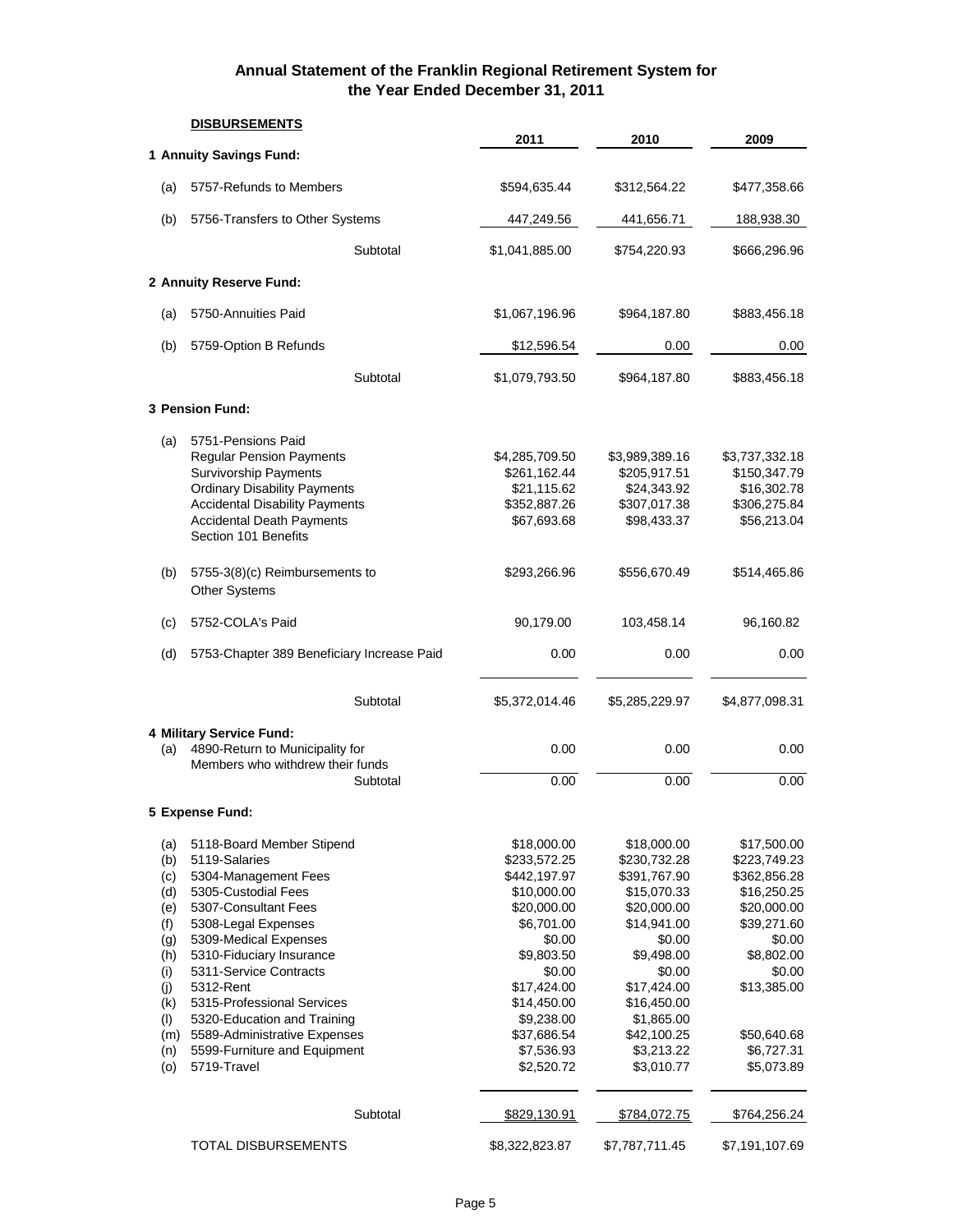# **Franklin Regional Retirement System**

**2011**

### **Expenditure Budget Report**

as of: 03/01/2012

|          |                                | Carryover | Original<br>Budget | <b>Budget</b><br>Revisions | Total<br><b>Budget</b> | Expenditures | <b>Balance</b> |
|----------|--------------------------------|-----------|--------------------|----------------------------|------------------------|--------------|----------------|
| 5118-000 | <b>Board Stipends</b>          |           | 18,000.00          |                            | 18,000.00              | 18,000.00    | 0.00           |
| 5119-000 | Salaries and Wages             |           | 206,904.00         |                            | 206,904.00             | 203,782.92   | 3,121.08       |
| 5119-001 | <b>Payroll Taxes</b>           |           | 3,664.00           |                            | 3,664.00               | 3,607.33     | 56.67          |
| 5119-002 | Health & Life Insurance        |           | 31,415.00          |                            | 31,415.00              | 26,182.00    | 5,233.00       |
| 5119-003 | <b>Accrued Benefit Payout</b>  |           | 5,000.00           |                            | 5,000.00               |              | 5,000.00       |
| 5304-000 | <b>Management Fees</b>         |           | 500,000.00         | $-6,243.00$                | 493,757.00             | 442,197.97   | 51,559.03      |
| 5305-000 | <b>Custodial Fees</b>          |           | 10,000.00          |                            | 10,000.00              | 10,000.00    | 0.00           |
| 5307-000 | <b>Investment Consultant</b>   |           | 20,000.00          |                            | 20,000.00              | 20,000.00    | 0.00           |
| 5308-000 | Legal                          |           | 25,000.00          |                            | 25,000.00              | 6,701.00     | 18,299.00      |
| 5310-000 | Insurance                      |           | 10,150.00          |                            | 10,150.00              | 9,803.50     | 346.50         |
| 5312-000 | <b>Rent Expense</b>            |           | 17,424.00          |                            | 17,424.00              | 17,424.00    | 0.00           |
| 5315-001 | Professional Service - Various |           | 2,300.00           |                            | 2,300.00               | 1,950.00     | 350.00         |
| 5315-003 | Audit Expense                  |           | 13,000.00          | $-500.00$                  | 12,500.00              | 12,500.00    | 0.00           |
| 5320-000 | <b>Education and Training</b>  |           | 2,995.00           | 6,243.00                   | 9,238.00               | 9,238.00     | 0.00           |
| 5589-001 | Administrative Exp. - Various  |           | 3,868.00           | 650.00                     | 4,518.00               | 1,638.42     | 2,879.58       |
| 5589-002 | Equipment & Software Maint.    |           | 27,740.00          |                            | 27,740.00              | 23,490.10    | 4,249.90       |
| 5589-003 | Dues                           |           | 500.00             |                            | 500.00                 | 450.00       | 50.00          |
| 5589-004 | Office Supplies                |           | 3,600.00           |                            | 3,600.00               | 2,395.17     | 1,204.83       |
| 5589-005 | Postage                        |           | 6,200.00           |                            | 6,200.00               | 4,733.71     | 1,466.29       |
| 5589-007 | <b>Utilities</b>               |           | 5,070.00           |                            | 5,070.00               | 4,733.81     | 336.19         |
| 5589-011 | Members Education              |           | 750.00             |                            | 750.00                 | 137.25       | 612.75         |
| 5589-012 | <b>Board Election</b>          |           | 2,200.00           |                            | 2,200.00               | 108.08       | 2,091.92       |
| 5599-001 | Misc., Furniture & Equipment   |           | 1,500.00           |                            | 1,500.00               | 292.36       | 1,207.64       |
| 5599-101 | <b>OPEB</b> Software           |           | 750.00             |                            | 750.00                 |              | 750.00         |
| 5599-111 | <b>Staff Computers</b>         |           | 6,000.00           | $-150.00$                  | 5,850.00               | 5,405.92     | 444.08         |
| 5599-706 | Website                        |           | 6,120.00           |                            | 6,120.00               | 1,838.65     | 4,281.35       |
| 5719-000 | Travel                         |           | 6,050.00           |                            | 6,050.00               | 2,520.72     | 3,529.28       |
|          | <b>Grand Totals:</b>           | 0.00      | 936,200.00         | 0.00                       | 936,200.00             | 829,130.91   | 107,069.09     |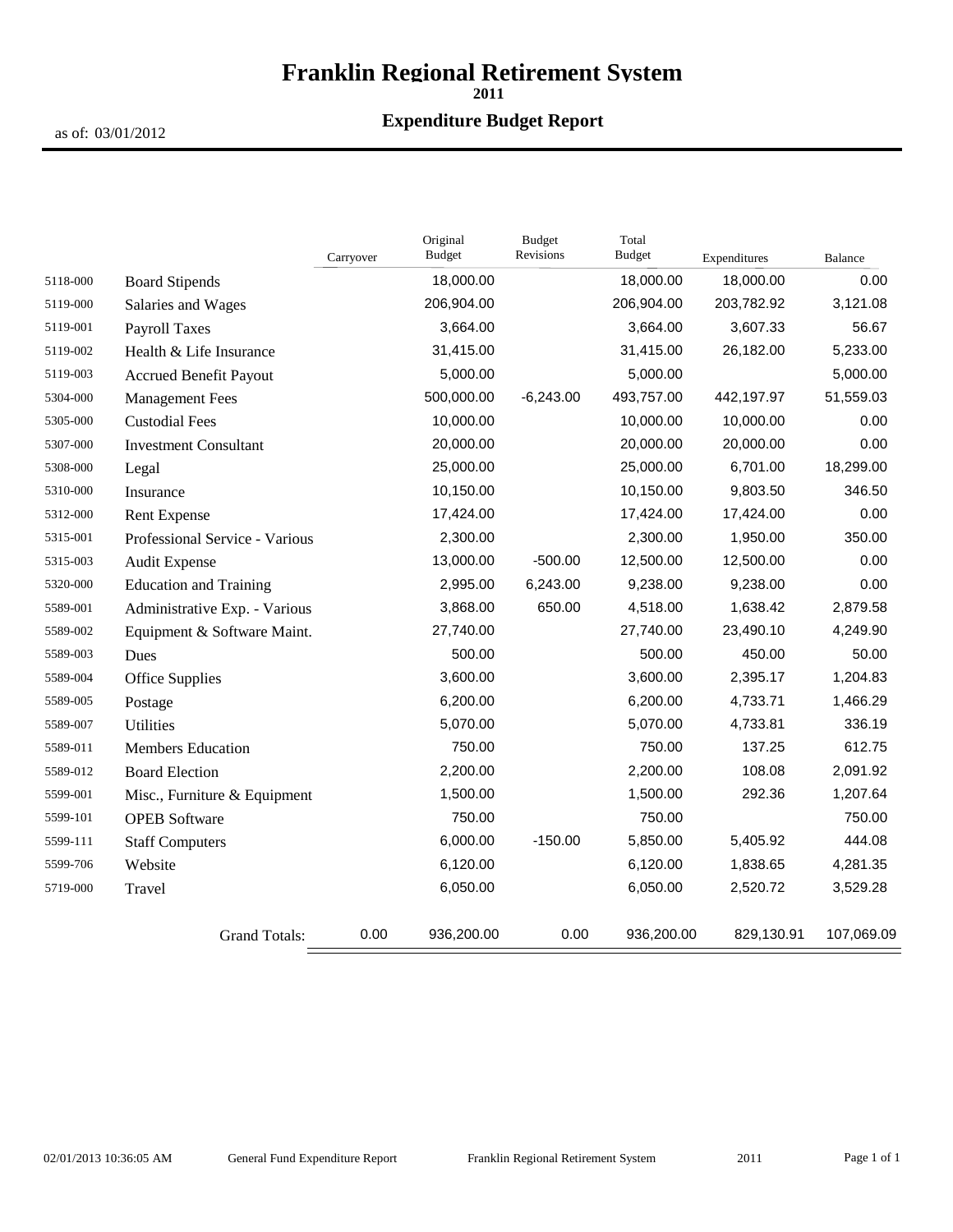#### **Investment Income**

|       |     |                                                                     | 2011              | 2010           | 2009             |
|-------|-----|---------------------------------------------------------------------|-------------------|----------------|------------------|
|       |     | Investment Income Received From:                                    |                   |                |                  |
|       | (a) | Cash (from Schedule 1)                                              | 5,539.78          | 4,327.26       | 13,839.99        |
|       | (b) | Short Term Investments (from<br>Schedule 2)                         |                   |                |                  |
|       | (c) | Fixed Income Securities (from<br>Schedules 3A and 3C)               |                   |                |                  |
|       | (d) | Equities (from schedules 4A and 4C)                                 | 104,041.58        | 92,237.28      | 96,952.88        |
|       | (e) | Pooled Funds (from Schedule 5)                                      | 1,746,098.88      | 1,492,735.11   | 1,288,217.54     |
|       | (f) | <b>Commission Recapture</b><br><b>4821- TOTAL INVESTMENT INCOME</b> | 1,855,680.24      | 1,589,299.65   | 1,399,010.41     |
| Plus: |     | 4884-Realized Gains (Profits)                                       | 2,594,474.68      | 2,344,974.80   | 2,276,775.12     |
|       |     | 4886-Unrealized Gains (Incr. in Market Value)                       | 8,832,163.14      | 14,549,389.06  | 15,437,184.98    |
|       |     | 1550-Interest Due and Accrued-<br><b>Current Year</b>               | 45.89             | 46.43          | 2.37             |
| Less: |     |                                                                     | 11,426,683.71     | 16,894,410.29  | 17,713,962.47    |
|       |     | 4823-Paid Accrued Interest on Fixed<br><b>Income Securites</b>      |                   |                |                  |
|       |     | 4885-Realized Losses                                                | (1,602,666.80)    | (564, 373.81)  | (3, 136, 569.27) |
|       |     | 4887-Unrealized Losses (Decrease in<br>Market Value)                | (11, 245, 208.71) | (6,822,882.97) | (5,203,155.88)   |
|       |     | 1550-Interest Due and Accrued-<br><b>Prior Year</b>                 | (46.43)           | (2.37)         | (129.63)         |
|       |     | <b>NET INVESTMENT INCOME</b>                                        | 434,442.01        | 11,096,450.79  | 10,773,118.10    |
|       |     | Income Required:                                                    |                   |                |                  |
|       |     | Annuity Savings Fund (From<br>supplementary schedule)               | 84,811.45         | 79,743.18      | 113,147.43       |
|       |     | <b>Annuity Reserve Fund</b>                                         | 204,281.91        | 191,009.52     | 178,414.71       |
|       |     | <b>Expense Fund</b>                                                 | 829,130.91        | 784,072.75     | 764,256.24       |
|       |     | <b>Military Service Fund</b>                                        | 6.96              | 5.39           | 8.94             |
|       |     | <b>TOTAL INCOME REQUIRED</b>                                        | 1,118,231.23      | 1,054,830.84   | 1,055,827.32     |
|       |     | Net Investment Income                                               | 434,442.01        | 11,096,450.79  | 10,773,118.10    |
|       |     | Less Income Required:                                               | (1, 118, 231.23)  | (1,054,830.84) | (1,055,827.32)   |
|       |     | <b>EXCESS INCOME TO PENSION</b><br><b>RESERVE FUND</b>              | (683,789.22)      | 10,041,619.95  | 9,717,290.78     |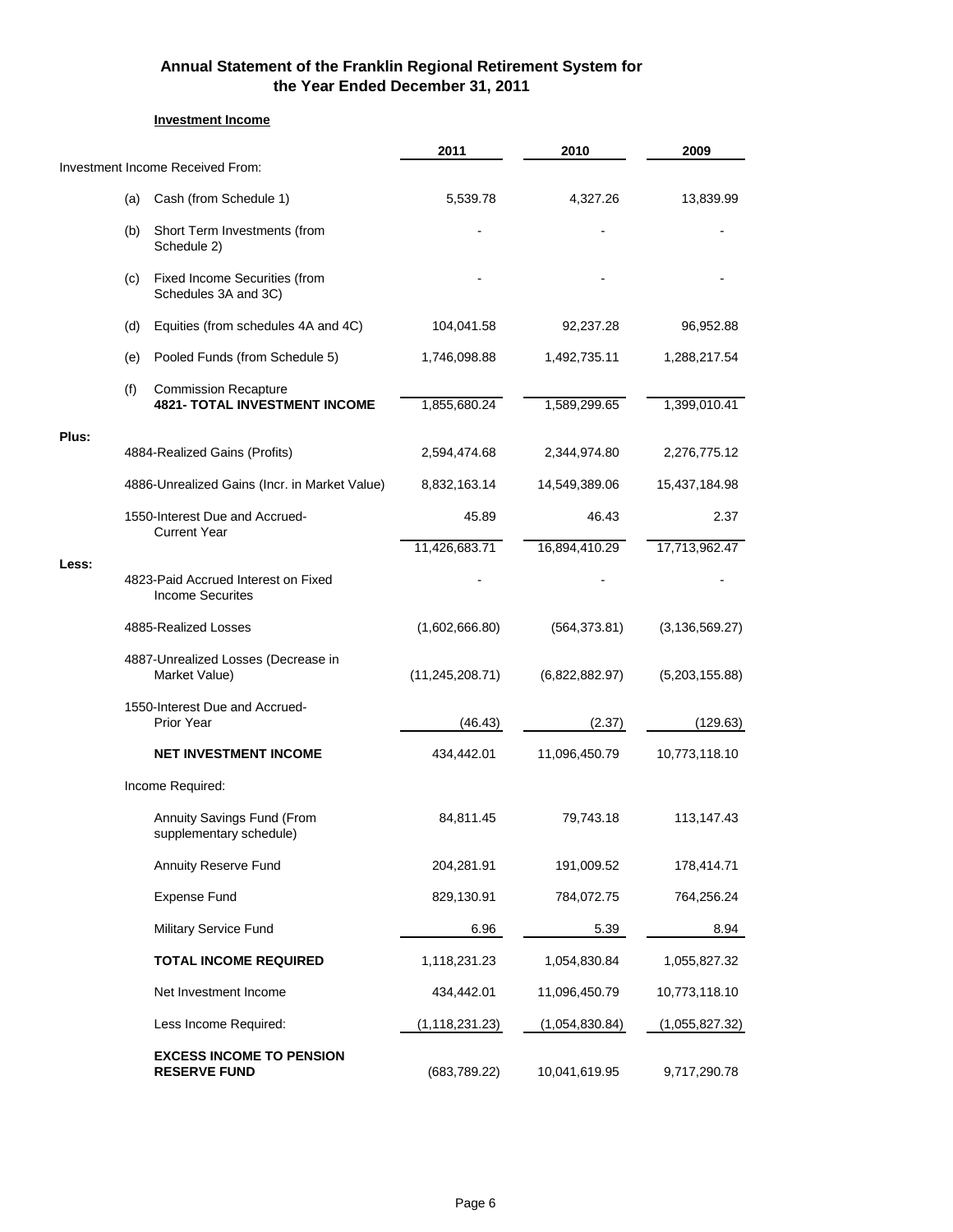# **ANNUAL STATEMENT FOR THE YEAR ENDED DECEMBER 31, 2011 FRANKLIN REGIONAL RETIREMENT SYSTEM**

# **Investment Managers:**

| Daruma Asset Management, Inc.           | 80 West 40 <sup>th</sup> Street, 9 <sup>th</sup> Floor<br>New York, NY 10018 |
|-----------------------------------------|------------------------------------------------------------------------------|
| Rothschild Asset Management Inc.        | 1251 Avenue of the Americas<br>New York, NY 10020                            |
| Income Research & Management            | 100 Federal Street, 33rd Floor<br>Boston, MA 02110-4106                      |
| Pension Reserve Investment Mgmt.        | 84 State Street, Suite 250<br>Boston, MA 02109                               |
| <b>Prudential Investment Management</b> | 8 Campus Drive<br>Parsippany, NJ 07054                                       |
| <b>Rhumbline Advisors</b>               | 30 Rowes Wharf, Suite 420<br>Boston, MA 02110                                |
| <b>Seizert Capital Partners</b>         | 185 Oakland Avenue, Suite 100<br>Birmingham, MI 48009                        |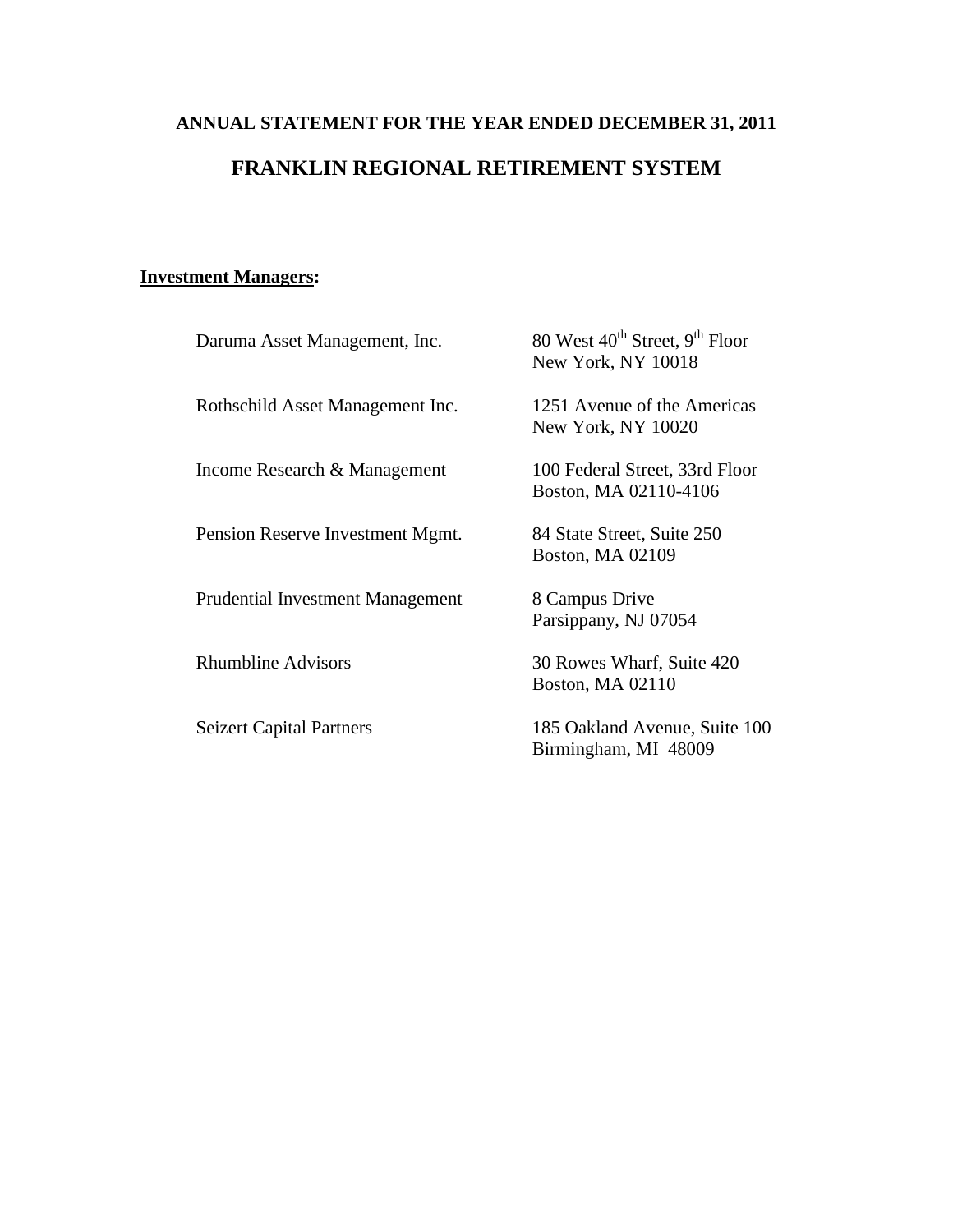# **EXECUTIVE SUMMARY**

| PERFORMANCE SUMMARY           |                |            |        |                        |         |
|-------------------------------|----------------|------------|--------|------------------------|---------|
|                               |                |            |        | ------Annualized------ |         |
|                               | <b>Quarter</b> | <b>YTD</b> | 1 Year | 3 Years                | 5 Years |
| <b>Total Portfolio</b>        | 5.1            | 0.7        | 0.7    | 11.1                   | 2.2     |
| <b>PUBLIC FUND RANK</b>       | (56)           | (65)       | (65)   | (40)                   | (45)    |
| POLICY INDEX                  | 6.9            | 2.6        | 2.6    | 10.3                   | 1.7     |
| <b>PRIT Core</b>              | 3.7            | 0.1        | 0.1    | 10.3                   | 1.2     |
| <b>CUSTOM CORE IDX</b>        | 4.9            | 0.2        | 0.2    | 10.4                   | 2.0     |
| <b>Domestic Equity</b>        | 11.8           | $-5.3$     | $-5.3$ | 17.3                   | 1.8     |
| <b>ALL CAP RANK</b>           | (59)           | (85)       | (85)   | (39)                   | (41)    |
| <b>CUSTOM EQ INDEX</b>        | 13.7           | $-1.5$     | $-1.5$ | 16.1                   | 0.8     |
| PRIT EQUITY                   | 11.8           | 1.1        | 1.1    | 14.0                   | $-2.8$  |
| S&P 500                       | 11.8           | 2.1        | 2.1    | 14.1                   | $-0.2$  |
| S&P 400                       | 13.0           | $-1.7$     | $-1.7$ | 19.6                   | 3.3     |
| RUSSELL 3000                  | 12.1           | 1.0        | 1.0    | 14.9                   | 0.0     |
| RUSSELL 1000                  | 11.9           | 1.5        | 1.5    | 14.8                   | 0.0     |
| RUSSELL 1000G                 | 10.6           | 2.6        | 2.6    | 18.0                   | 2.5     |
| RUSSELL 1000V                 | 13.1           | 0.4        | 0.4    | 11.5                   | $-2.6$  |
| <b>RUSSELL MID</b>            | 12.3           | $-1.6$     | $-1.6$ | 20.2                   | 1.4     |
| RUSSELL 2000                  | 15.5           | $-4.2$     | $-4.2$ | 15.6                   | 0.2     |
| <b>Real Estate</b>            | 4.9            | 15.6       | 15.6   | $-3.3$                 | $-1.5$  |
| <b>NCREIF ODCE</b>            | 3.0            | 16.0       | 16.0   | $-1.7$                 | $-0.2$  |
| <b>Fixed Income</b>           | 1.4            | 7.1        | 7.1    | 9.1                    | 6.8     |
| <b>CORE FIXED INCOME RANK</b> | (36)           | (63)       | (63)   | (44)                   | (56)    |
| <b>BARCLAYS AGG</b>           | 1.1            | 7.9        | 7.9    | 6.8                    | 6.5     |
| PRIT FIXED                    | 1.7            | 8.1        | 8.1    | 9.1                    | 6.2     |
| GOV/CREDIT                    | 1.2            | 8.7        | 8.7    | 6.6                    | 6.5     |
| <b>INT AGGREGATE</b>          | 0.9            | 6.0        | 6.0    | 6.2                    | 6.1     |
| <b>INT GOV/CREDIT</b>         | 0.8            | 5.8        | 5.8    | 5.6                    | 5.9     |

# ASSET ALLOCATION

| PRIT Core              | 58.5%  | \$49,402,580 |
|------------------------|--------|--------------|
| Domestic Equity        | 22.5%  | 19,041,261   |
| Real Estate            | 4.3%   | 3,615,754    |
| Fixed Income           | 12.7%  | 10,748,027   |
| Cash                   | 2.0%   | 1,663,929    |
|                        |        |              |
| <b>Total Portfolio</b> | 100.0% | \$84,471,532 |
|                        |        |              |
|                        |        |              |
|                        |        |              |

## INVESTMENT RETURN

| Market Value 9/2011    | \$81,510,885 |
|------------------------|--------------|
| Contribs / Withdrawals | $-1,232,500$ |
| Income                 | 396.512      |
| Capital Gains / Losses | 3,796,635    |
| Market Value 12/2011   | \$84,471,532 |
|                        |              |